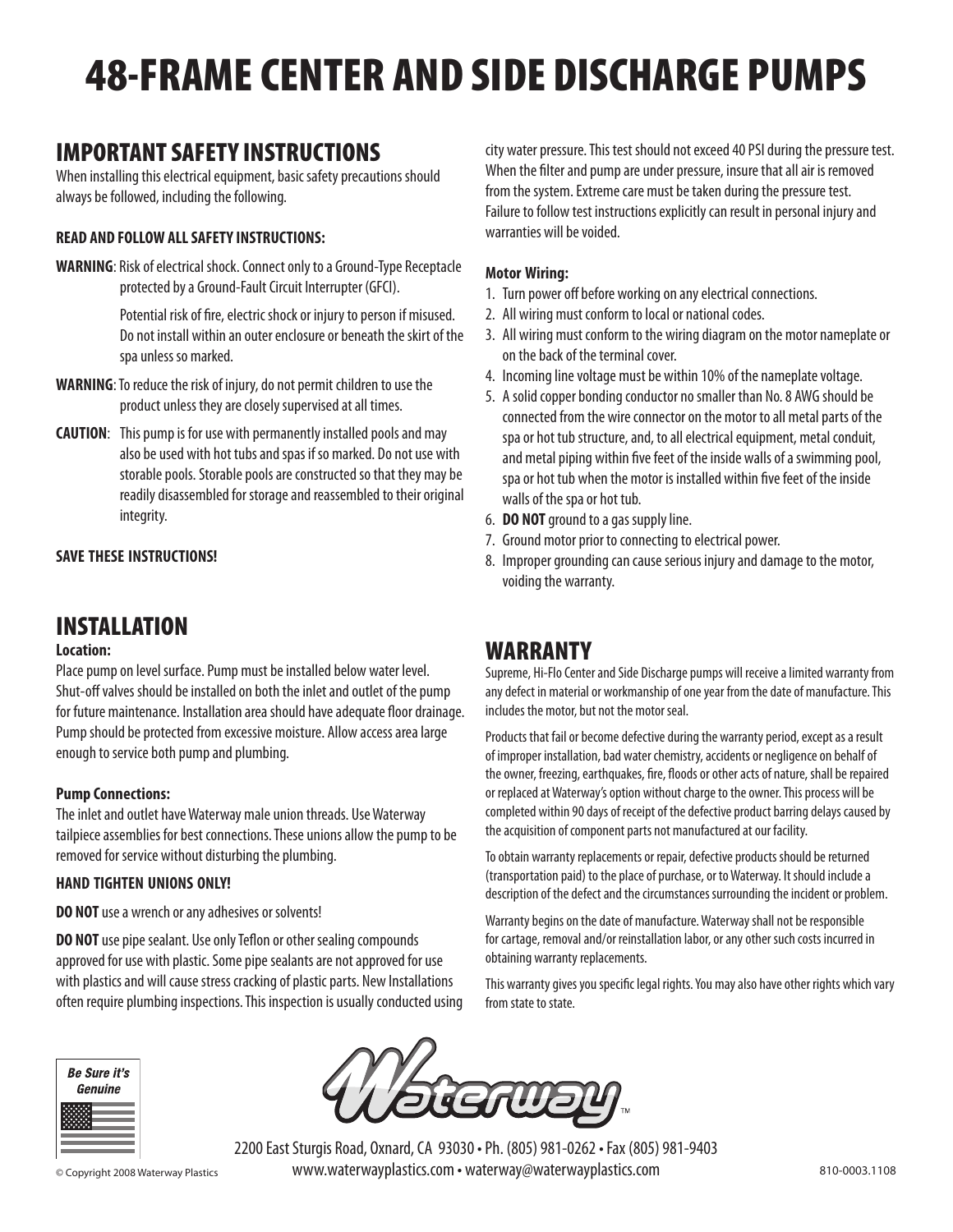# TROUBLESHOOTING

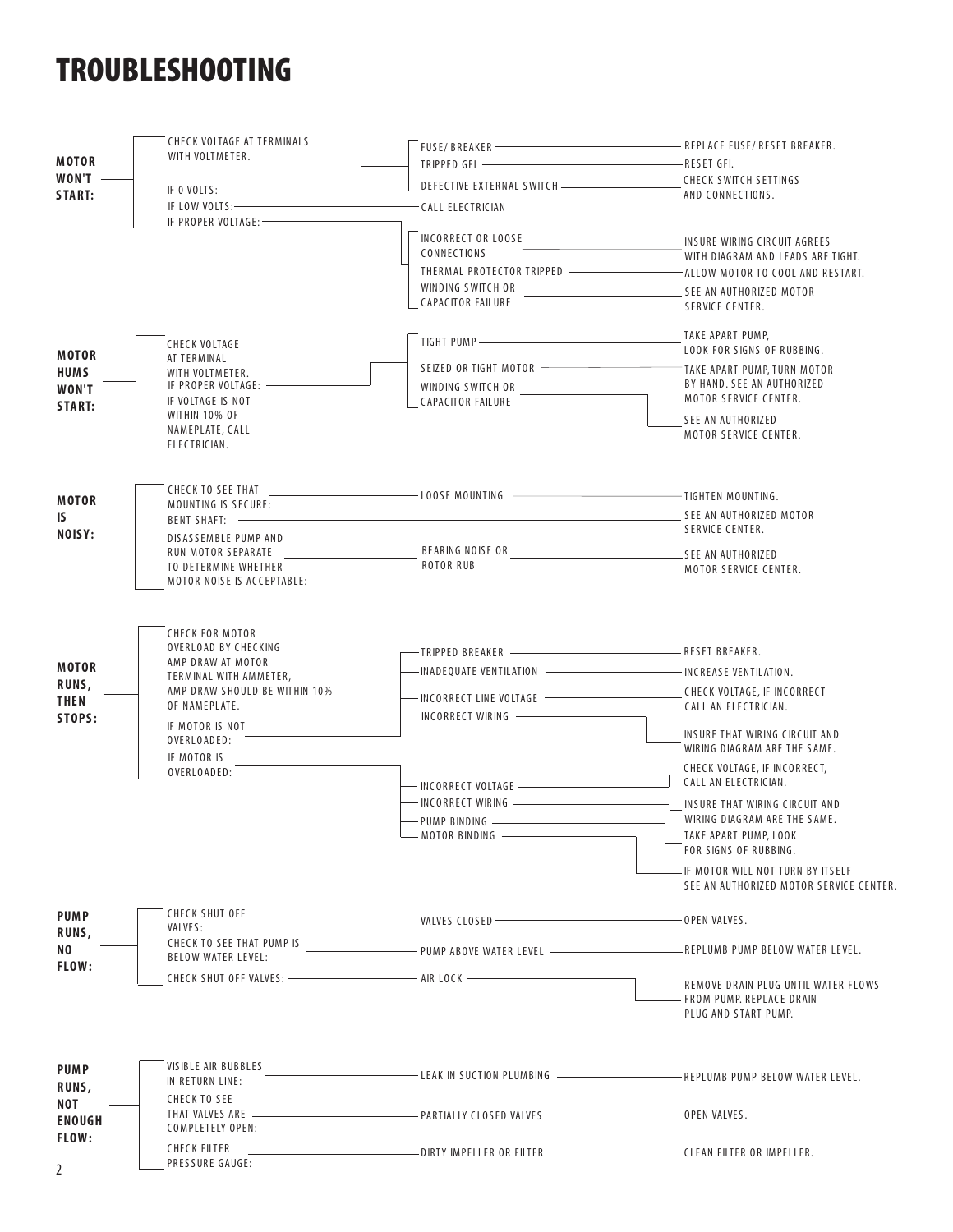## 48-FRAME SIDE DISCHARGE WET END



# 48-FRAME CENTER DISCHARGE WET END